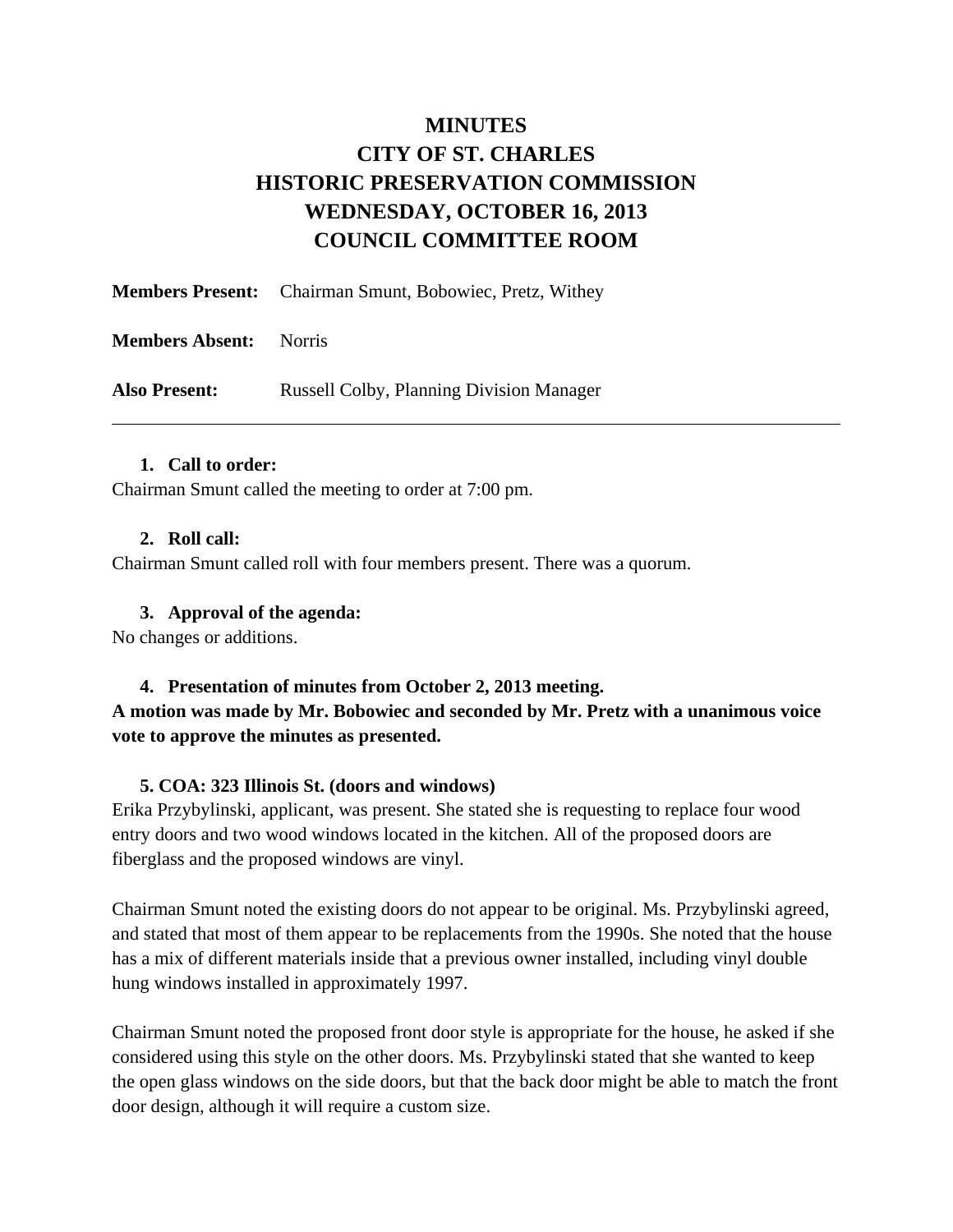Historic Preservation Commission Minutes – October 16, 2013 Page 2

Chairman Smunt asked about storm doors. Ms. Przybylinski said she will be replacing the storm doors and referred to information in the packet showing a full view storm door with a single meeting rail. Chairman Smunt stated he thought the replacements were all appropriate, noting that fiberglass looks just like wood. Ms. Przybylinski stated the fiberglass will have a wood grain texture and she would look into having the south door replicate the style of the north door.

The Commission moved on to discuss the window replacements. Chairman Smunt asked about the proposed grills on the windows. Ms. Przybylinski referred to the information in the packet showing the grills will match the existing pattern and will be located on the outside of the glass as well. She said the slider window will replicate the same grill pattern of the existing fixed window.

The Commission agreed the proposal was appropriate for the building.

# **A motion was made by Mr. Withey and seconded by Mr. Bobowiec with a unanimous voice vote to approve the COA.**

# **6. COA & Façade Improvement Grant: 213 S. 3rd St. (siding)**

David Saelens, applicant, and contractor John Garelli, Garelli Siding and Roofing, were present.

Chairman Smunt noted that the Commission had conducted a site visit back in June and observed that much of the wood shingle siding on the house was significantly deteriorated. He noted there was a proposal for either cedar or fiber cement siding replacement and a Façade Grant request to assist with funding the project.

Mr. Saelens stated his preference is for the Hardie fiber cement siding. Mr. Garelli presented the proposal to match the existing architecture and replace the siding with fiber cement shake shingles, crown molding, and horizontal siding (smooth face out). The existing porch railings would be reconstructed with wood to match the existing. The soffits and brackets on the building would be scraped and painted, not replaced.

Mr. Garelli asked the Commission about using fiber cement for the casings. He indicated that casings can be built to exact existing size. The Commission supported using the fiber cement casing.

Chairman Smunt asked about the cost difference between cedar and fiber cement. Mr. Garelli stated that cedar material cost is more expensive, but some contractors consider fiber cement a specialty and charge more for the product installation.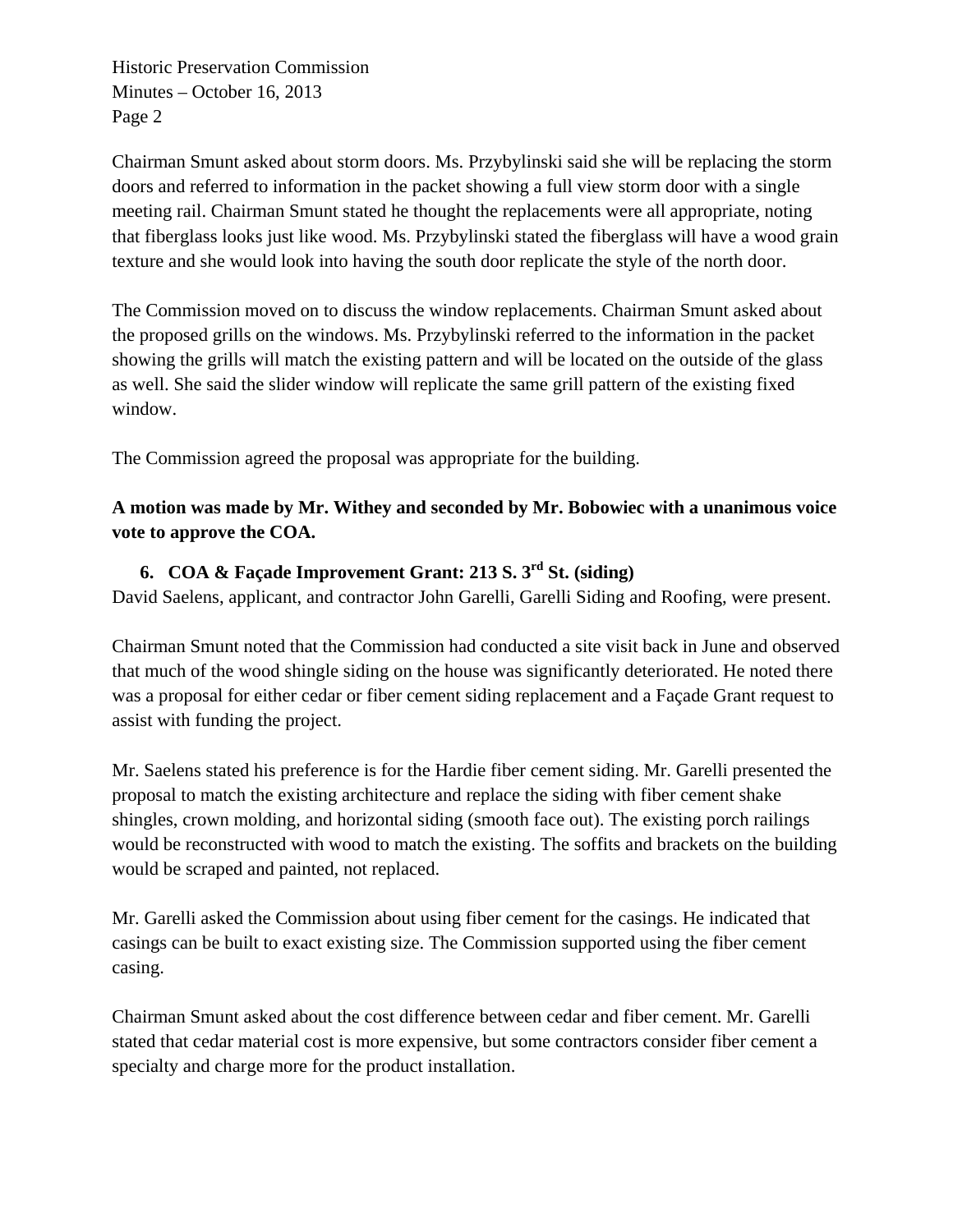Historic Preservation Commission Minutes – October 16, 2013 Page 3

Chairman Smunt asked about the corners and said the Commission would prefer use of a metal edging at the corners to match the existing siding rather than a corner board. Mr. Garelli agreed this could be done and he has used this method previously.

The Commission asked about replacing the soffits. Mr. Garelli stated they could be replaced with a flat fiber cement panel. The Commission agreed with including this in the project.

Mr. Saelens mentioned they considered replacing the front porch columns with a boxed column. Chairman Smunt said architecturally, either would work, but the Commission would prefer the original column be retained. He suggested venting the top and bottom.

Mr. Saelens said he might replace the awning fabric at some point, but the awning structure will remain. Mr. Colby said recovering the awning can be approved as an administrative approval without appearing before the Commission.

The Commission was supportive of the project. Mr. Pretz thanked Mr. Garelli for attending and presenting the proposal in detail and stated it was very beneficial to have the contractor present to explain this type of project.

**A motion was made by Mr. Pretz and seconded by Mr. Withey with a unanimous voice vote to approve the COA.** 

**A motion was made by Mr. Bobowiec and seconded by Mr. Pretz with a unanimous voice vote to recommend to the City Council approval of the Façade Improvement Grant application.** 

### **7. Additional Business**

Ms. Przybylinski, 323 Illinois St., asked the Commission questions about other projects on her house. She asked about replacing the roof. Mr. Colby stated replacing an asphalt shingle roof with a new asphalt shingle roof can be approved administratively. Ms. Przybylinski asked the Commission for input on her front porch, which she noted is sloping off of the house due to an inadequate foundation. She questioned how she should approach this in terms of correcting the issue and what type of contractor to contact. The Commission discussed that she should contact a regular general contractor first to analyze the issue and determine how the porch is attached to the house. The contractor may want to entirely or partially remove the porch to install a foundation. Fixing the foundation issue with the porch in place may be difficult and labor intensive. The Commission suggested Ms. Przybylinski consult further with the Commission after she consults with some contractors. Mr. Colby will send her contacts for contractors.